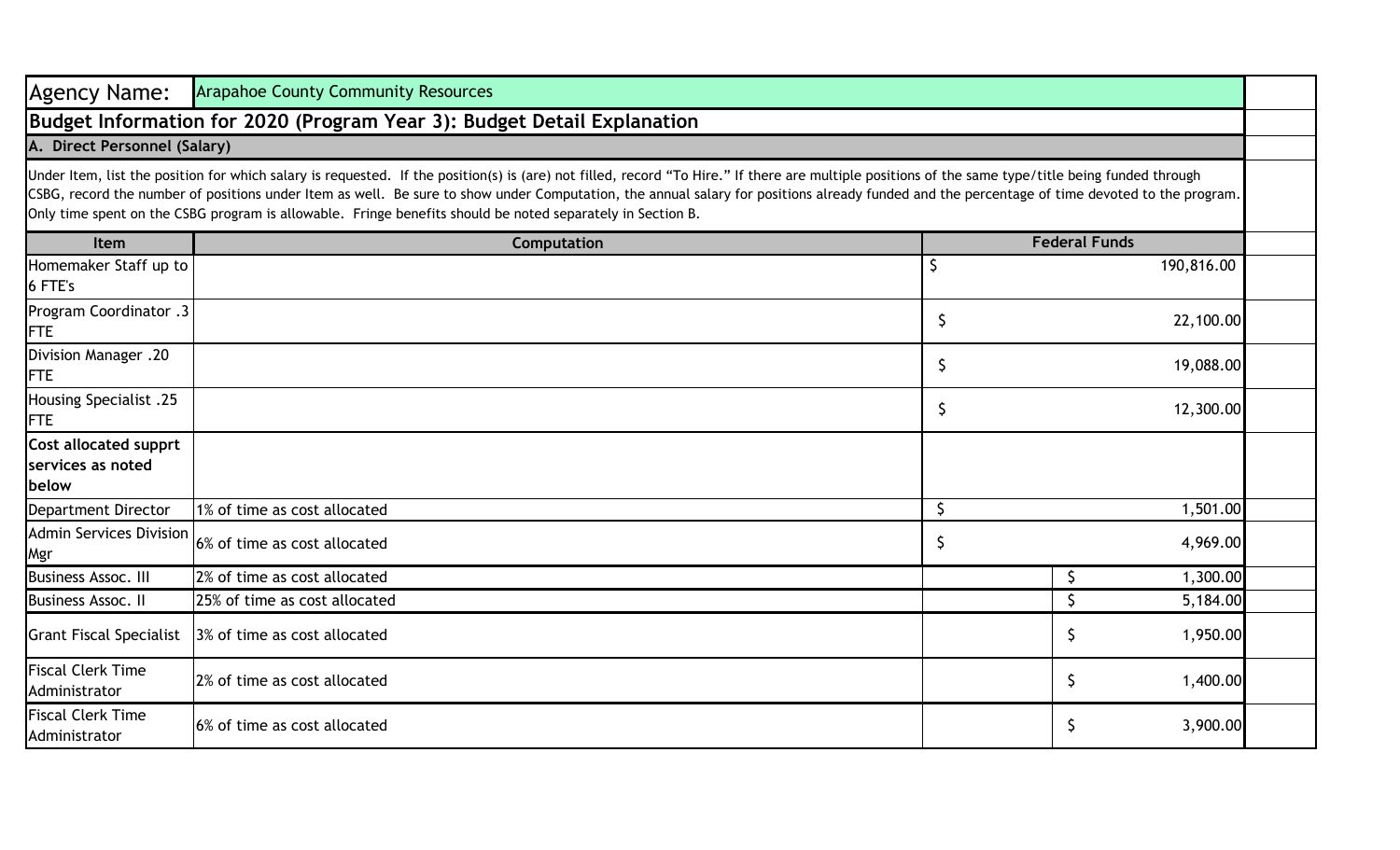| <b>Fiscal Clerk Time</b><br>Administrator                              | 2% of time as cost allocated                                                                                                                                                                                                                                                                                                                                                                                                                                                                                                                                                  |    | 1,400.00<br>\$       |
|------------------------------------------------------------------------|-------------------------------------------------------------------------------------------------------------------------------------------------------------------------------------------------------------------------------------------------------------------------------------------------------------------------------------------------------------------------------------------------------------------------------------------------------------------------------------------------------------------------------------------------------------------------------|----|----------------------|
| <b>Personnel (Salary) Total</b>                                        |                                                                                                                                                                                                                                                                                                                                                                                                                                                                                                                                                                               | \$ | 265,908.00           |
| <b>B. Direct Fringe Benefits</b>                                       |                                                                                                                                                                                                                                                                                                                                                                                                                                                                                                                                                                               |    |                      |
|                                                                        | Include fringe benefits for individuals paid by CSBG funds. These should not be included in Section A. Under Item, list the position title(s) for which fringe benefits are requested. If the<br>position(s) is (are) not filled, record "To Hire." If there are multiple positions of the same type/title being funded through CSBG, record the number of positions under Item as well. Be sure to<br>show under Computation, the annual fringe amount for positions funded and the percentage of time devoted to the program. Percentages should correspond with Section A. |    |                      |
| Item                                                                   | Computation                                                                                                                                                                                                                                                                                                                                                                                                                                                                                                                                                                   |    | <b>Federal Funds</b> |
| Homemkaer Fringe up<br>to 6 FTE's                                      |                                                                                                                                                                                                                                                                                                                                                                                                                                                                                                                                                                               | Ŝ  | 54,445.00            |
| Program Coordinator .3<br>Fringe                                       | .33 % of fringe as cost allocated                                                                                                                                                                                                                                                                                                                                                                                                                                                                                                                                             | \$ | 5,525.00             |
| Division Manager Fringe<br>.20 FTE                                     | .20 % of fringe as cost allocated                                                                                                                                                                                                                                                                                                                                                                                                                                                                                                                                             | \$ | 5,633.00             |
| Homemaker Staff<br>workers comp charge<br>back                         |                                                                                                                                                                                                                                                                                                                                                                                                                                                                                                                                                                               | \$ | 12,461.00            |
| <b>Cost allocated fringe</b><br>benefits for support<br>staff as below |                                                                                                                                                                                                                                                                                                                                                                                                                                                                                                                                                                               |    |                      |
| Department Director                                                    | 1% of fringe as cost allocated                                                                                                                                                                                                                                                                                                                                                                                                                                                                                                                                                |    | $\zeta$<br>450.00    |
|                                                                        | Admin Services Div Mgr 6% of fringe as cost allocated                                                                                                                                                                                                                                                                                                                                                                                                                                                                                                                         |    | \$<br>1,258.00       |
| <b>Business Associate III</b>                                          | 2% of fringe as cost allocated                                                                                                                                                                                                                                                                                                                                                                                                                                                                                                                                                |    | $\zeta$<br>488.00    |
| <b>Business Assoc. II</b>                                              | 25% of time as cost allocated                                                                                                                                                                                                                                                                                                                                                                                                                                                                                                                                                 |    | \$<br>777.00         |
|                                                                        | Grants Fiscal Specialist 3% of fringe as cost allocated                                                                                                                                                                                                                                                                                                                                                                                                                                                                                                                       |    | 368.00<br>\$         |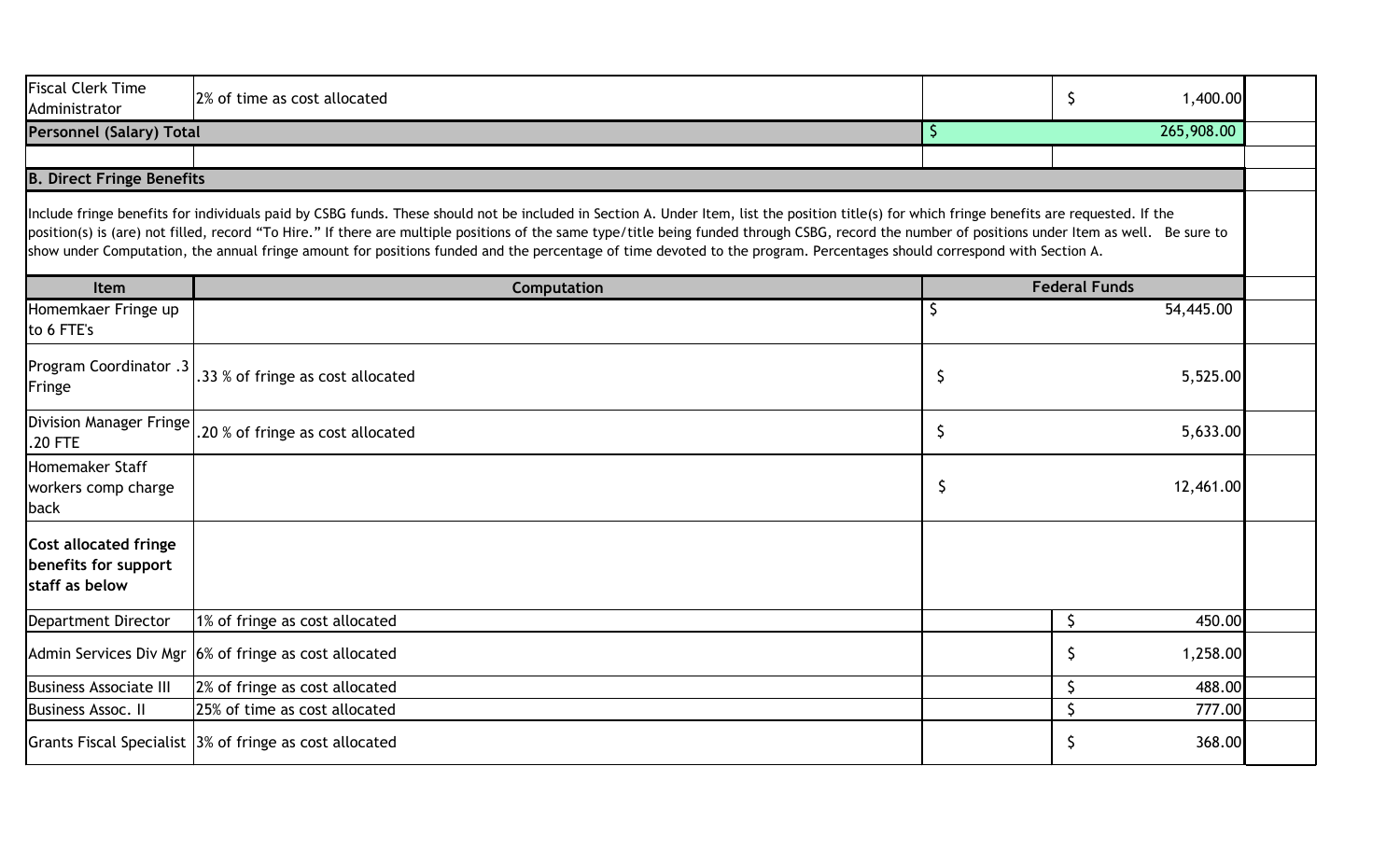| <b>Fiscal Clerk Time</b><br>Administrator | 2% of fringe as cost allocated                                                                                                                                                                                                                                            | \$<br>325.00   |                      |          |
|-------------------------------------------|---------------------------------------------------------------------------------------------------------------------------------------------------------------------------------------------------------------------------------------------------------------------------|----------------|----------------------|----------|
| <b>Fiscal Clerk Time</b><br>Administrator | 6% of fringe as cost allocated                                                                                                                                                                                                                                            | \$<br>719.00   |                      |          |
| <b>Fiscal Clerk</b>                       | 2% of fringe as cost allocated                                                                                                                                                                                                                                            | \$<br>275.00   |                      |          |
| Housing Specialist                        | 25% of fringe as cost allocated                                                                                                                                                                                                                                           | 3,087.00<br>\$ |                      |          |
| <b>Fringe Benefits Total</b>              |                                                                                                                                                                                                                                                                           | $\mathsf{S}$   | 85,811.00            |          |
|                                           | C. Direct Operating Costs-Travel and Training                                                                                                                                                                                                                             |                |                      |          |
|                                           | Under Item, indicate the type of travel and training requested. Include the number of individuals if known. Show under computation how amount was determined, including training registration<br>costs, airfare or mileage, accomodations and per diem or meals/expenses. |                |                      |          |
| Item                                      | Computation                                                                                                                                                                                                                                                               |                | <b>Federal Funds</b> | \$87     |
| 3 in state trainings                      | attendance at 3 in-state trainings with round trip travel averaging 50 miles per training at a mileage<br>reimbursement rate of .58/mile or that which may be set by the IRS                                                                                              |                |                      |          |
| Registration                              | 3 trainings @ \$200 each                                                                                                                                                                                                                                                  | \$600          |                      |          |
|                                           |                                                                                                                                                                                                                                                                           | \$2,000        |                      |          |
| Local/Regional<br>Conference              | Travel/Lodging up for up to 4 staff/board members                                                                                                                                                                                                                         |                |                      |          |
| reimbursements for                        | Food, Beverage, travel 525.00/meeting @ 4 meetings/year                                                                                                                                                                                                                   |                |                      |          |
| <b>Advisory Council</b><br>meetings       |                                                                                                                                                                                                                                                                           |                |                      | \$100    |
|                                           |                                                                                                                                                                                                                                                                           |                |                      |          |
|                                           |                                                                                                                                                                                                                                                                           |                |                      |          |
| <b>Travel Total</b>                       |                                                                                                                                                                                                                                                                           | $\zeta$        |                      | 2,787.00 |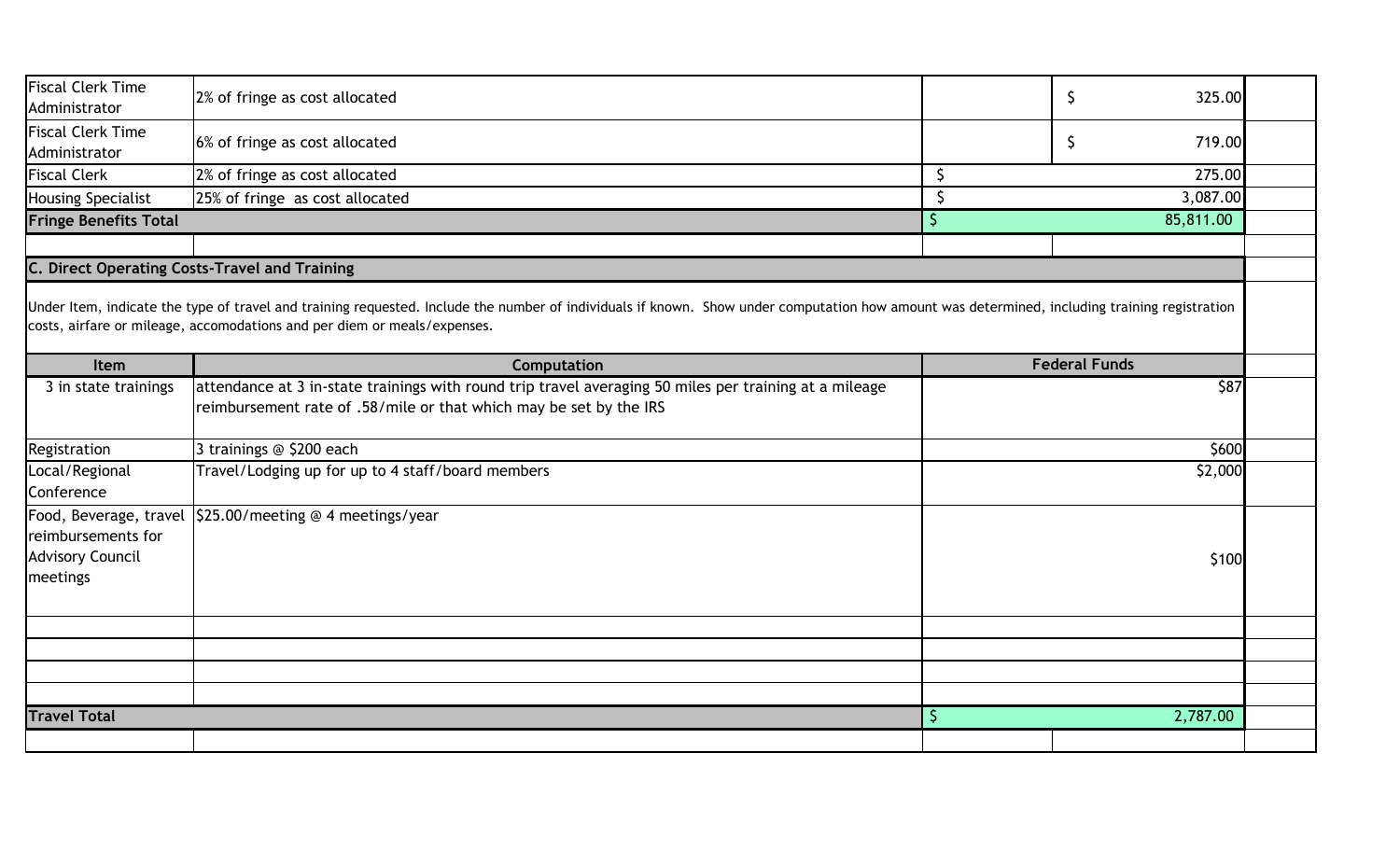## **D. Direct Operating Costs-Supplies**

Under Item, indicate the type of supplies to be purchased, as is reasonable to predict. Only supplies should be listed here. Rent, utilities, IT costs, and other expenses should be included in the Direct Operating Costs - Other section. Include the number of items and/or frequency of purchase. Show under computation how determined. Estimates may be based on prior year's budget or projections for planned activities.

| <b>Item</b>                                                                                   | Computation                                                                                                                                                                                                                                                                                                                          | <b>Federal Funds</b> |  |
|-----------------------------------------------------------------------------------------------|--------------------------------------------------------------------------------------------------------------------------------------------------------------------------------------------------------------------------------------------------------------------------------------------------------------------------------------|----------------------|--|
| vacs                                                                                          | Vacuum cleaners, bags, 6 oreck vacuums at \$220 each = \$1320; 6 cases of vacuum bags @ \$475 each = \$2850; 18 roller rushes at   \$<br>belts, rollers and hand $\frac{530}{9}$ each = \$540; 2 hand vacs @ \$125 each = \$250; 24 packages of vacuum belts at \$10 each = \$240                                                    | 5,200.00             |  |
| Uniforms including<br>shirts, pants and<br>aprons for up to 6 FTE's                           | 10 pairs of pants/person @ \$25.00 each = \$1500; 10 shirts/person @ \$35 each - \$2100; 2 aprons/person@   \$<br>$ $12$ each = $$144$                                                                                                                                                                                               | 3,744.00             |  |
| Protective supplies<br>including medical<br>gloves, cleaning glvoes,<br>and cleaning supplies | 12 cases of latex medical grade gloves $\circledcirc$ \$80/case; 8 cases of heavy duty cleaning govles $\circledcirc$ \$80/case =<br>$\frac{1}{2}$ \$640; miscellaneous cleaning supplies = \$240.                                                                                                                                   | 1,840.00             |  |
| Office supplies<br>including copy paper,<br>stamps, pens, pencils,<br>outreach materials      | Stamps for 4 major caseload mailings, application mailings, and individual client corrrespondence = 1800<br>stamps at \$.56/stamp = \$1,008; envelopes and staionary for mailings, = \$750; miscleanneous pens,<br>file folders, envelopes, pencils, paper based on supplies available - \$500; printing outreach materials = \$500. | \$2,758              |  |
| Cell phone<br>reimbursement                                                                   | As per county policy, employees who are required to use cell phones for their job may be reimbursed at<br>specified levels for the use of their phone. We reimburse at the minimal level of \$25 per month per<br>person                                                                                                             | \$1,800              |  |
|                                                                                               |                                                                                                                                                                                                                                                                                                                                      |                      |  |
| <b>Supplies Total</b>                                                                         |                                                                                                                                                                                                                                                                                                                                      | 15,342.00            |  |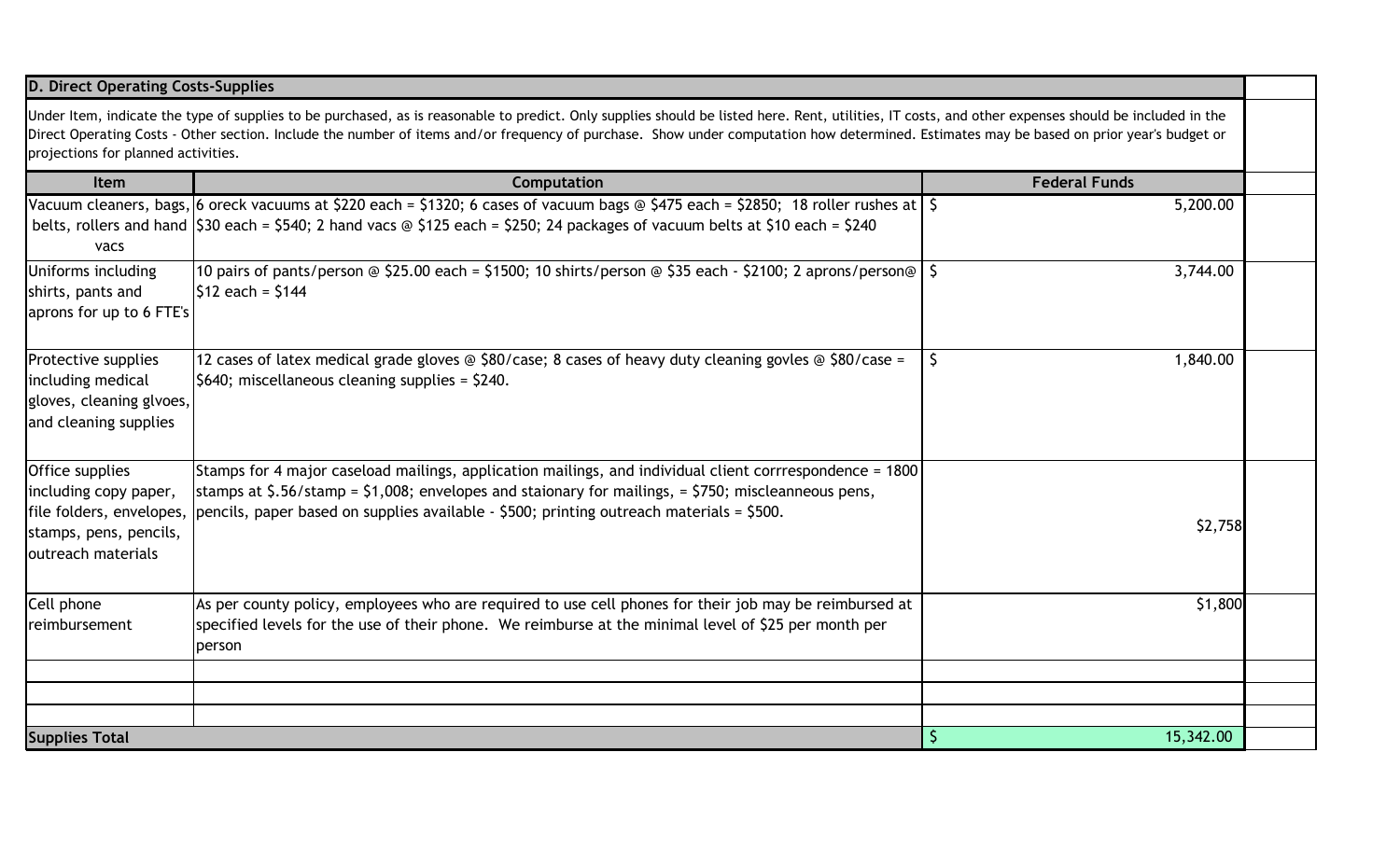## **Item Computation** Rent, Security deposit, |Emergency rent, security deposit, mortgage or utility assistance by the Housing Specialist to maintain or mortgage, utilities payments secure new housing for CSBG qualified inidviduals and families. Rent stability program 15 homeless or at-risk families assisted with rent consisting of month 1 - 100%; month 2 - 50%; month 3 -25% to assist in transitioning to hsouing stability. Staff Mileage Mileage costs of \$600 per month for up to 6 FTE's, .5 Program Coordinator, .20 Division Manager, and .12 Housing Specialist. **Item Computation** Central Services Building, IT, phones, data ports Projections based on current charges Database development and annual licensing or related charges for a new and more integrated database for CSBG funded services **Services Total** \$ 122,433.00 2000.00 \$18,000 **E. Direct Operating Costs-Services** Under Item, indicate the services (such as Emergency Services, Employment Services, Nutrition Services, etc.) to be provided. Show under computation the detail of services provided (rent/mortgage assistance, bus passes, food boxes, etc.). This section is ONLY for services performed by your agency and does not include sub-awards. **Federal Funds** \$85,183 \$30,050.00 \$7,200 **F. Direct Operating Costs-Other** Under Item, indicate any other direct expenses that do not fit in the above categories, including rent, utilities, IT costs, etc. Include the quantity or number of items. Show under computation how determined. This section is for services performed by your agency and does not include sub-awards. **Federal Funds**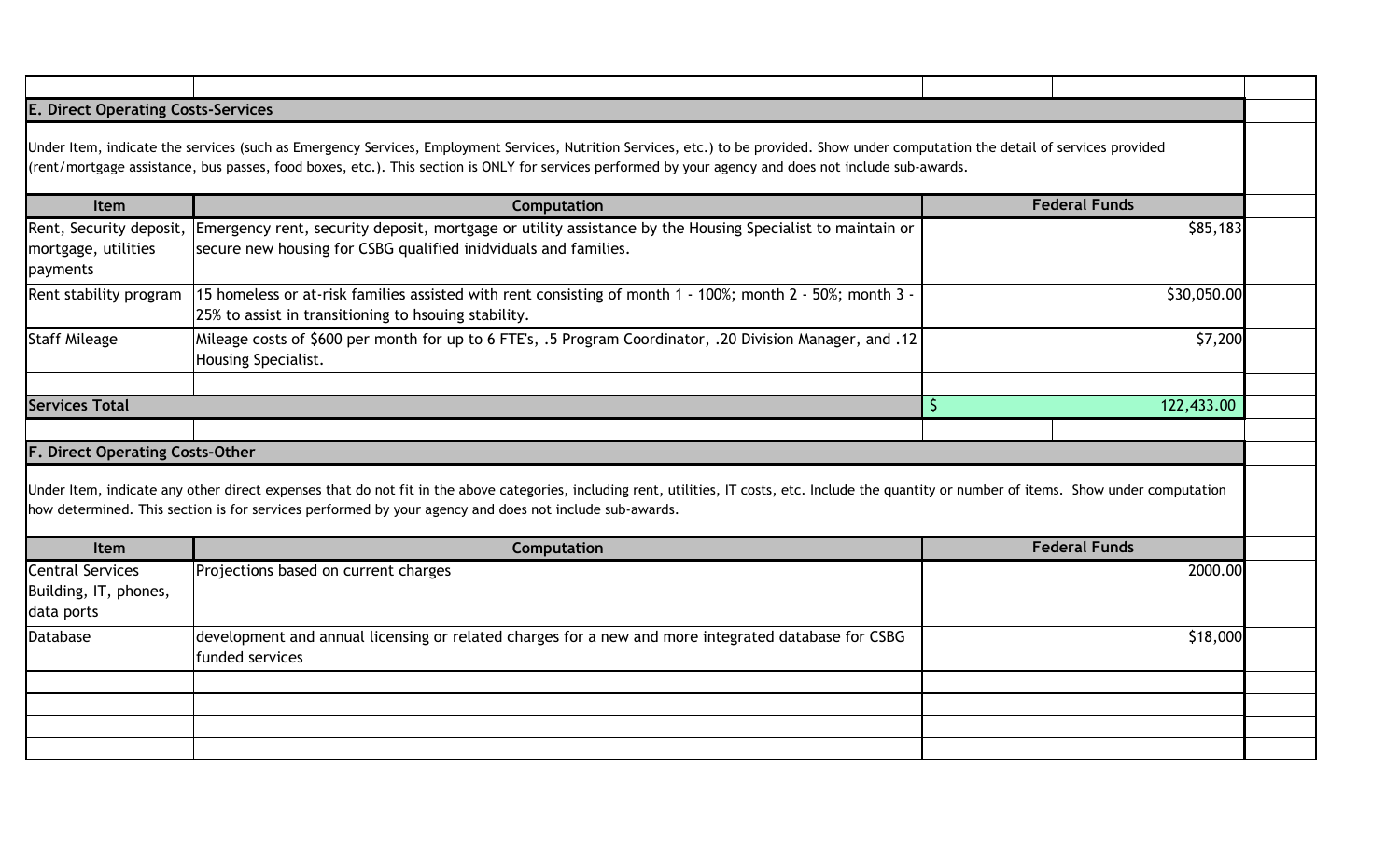| <b>Other Total</b>                                                    |                                                                                                                                                                                                                                                                                                                                                                  |                                                                                                                                        | \$20,000             |  |  |  |
|-----------------------------------------------------------------------|------------------------------------------------------------------------------------------------------------------------------------------------------------------------------------------------------------------------------------------------------------------------------------------------------------------------------------------------------------------|----------------------------------------------------------------------------------------------------------------------------------------|----------------------|--|--|--|
|                                                                       |                                                                                                                                                                                                                                                                                                                                                                  |                                                                                                                                        |                      |  |  |  |
| <b>Total Direct Charges (Sections A-F)</b><br>G.                      |                                                                                                                                                                                                                                                                                                                                                                  |                                                                                                                                        | <b>Federal Funds</b> |  |  |  |
| <b>Total Direct Charges</b>                                           | Add Sections A-F to total direct costs.                                                                                                                                                                                                                                                                                                                          | S                                                                                                                                      | 512,281.00           |  |  |  |
|                                                                       | H. Sub-Awards (Includes both sub-grants and sub-contractors.)                                                                                                                                                                                                                                                                                                    |                                                                                                                                        |                      |  |  |  |
|                                                                       | Under Item, indicate the name of the sub-awardee. Show under description of services whether the recipient is a sub-grantee or sub-contractor, the federal objective(s) addressed and primary<br>use(s) of funds. Please include any supporting documentation such as board minutes showing sub-awardees approved, and/or contracts/IGAs/MOUs with sub-awardees. |                                                                                                                                        |                      |  |  |  |
| Item                                                                  | <b>Description of Services</b>                                                                                                                                                                                                                                                                                                                                   |                                                                                                                                        | <b>Federal Funds</b> |  |  |  |
| <b>Integrated Family</b><br><b>Community Services</b>                 | Emergency rent, mortgage, mobile home lot rent, and utility assistance for rural Eastern Plains residents<br>in the towns of Watkins, Bennett, Strasburg, Byers, Deer Trail and the surrounding unincorporated areas                                                                                                                                             |                                                                                                                                        | \$20,000             |  |  |  |
|                                                                       |                                                                                                                                                                                                                                                                                                                                                                  |                                                                                                                                        |                      |  |  |  |
|                                                                       |                                                                                                                                                                                                                                                                                                                                                                  |                                                                                                                                        |                      |  |  |  |
|                                                                       |                                                                                                                                                                                                                                                                                                                                                                  |                                                                                                                                        |                      |  |  |  |
|                                                                       |                                                                                                                                                                                                                                                                                                                                                                  |                                                                                                                                        |                      |  |  |  |
| <b>Sub-Awards Total</b>                                               |                                                                                                                                                                                                                                                                                                                                                                  |                                                                                                                                        | 20,000.00<br>\$.     |  |  |  |
|                                                                       |                                                                                                                                                                                                                                                                                                                                                                  |                                                                                                                                        |                      |  |  |  |
|                                                                       | I. Sub-Awards allowable for Indirect Expenses (Limited to first \$25,000 of each sub-award).                                                                                                                                                                                                                                                                     |                                                                                                                                        |                      |  |  |  |
| a. Total dollar amount<br>of sub-awards less than<br>$$25,000$ each = |                                                                                                                                                                                                                                                                                                                                                                  | 100% of sub-awards that are less<br>than \$25,000 may be included in<br>calculations for indirect cost<br>rate.                        |                      |  |  |  |
| b. Number of sub-awards<br>more than \$25,000                         |                                                                                                                                                                                                                                                                                                                                                                  | The first \$25,000 of each sub-<br>award exceeding the \$25,000<br>limit may be included in<br>calculations for indirect cost<br>rate. | -Ş                   |  |  |  |
| c. # from 2b $X$ \$25,000<br>$limit =$                                |                                                                                                                                                                                                                                                                                                                                                                  |                                                                                                                                        |                      |  |  |  |